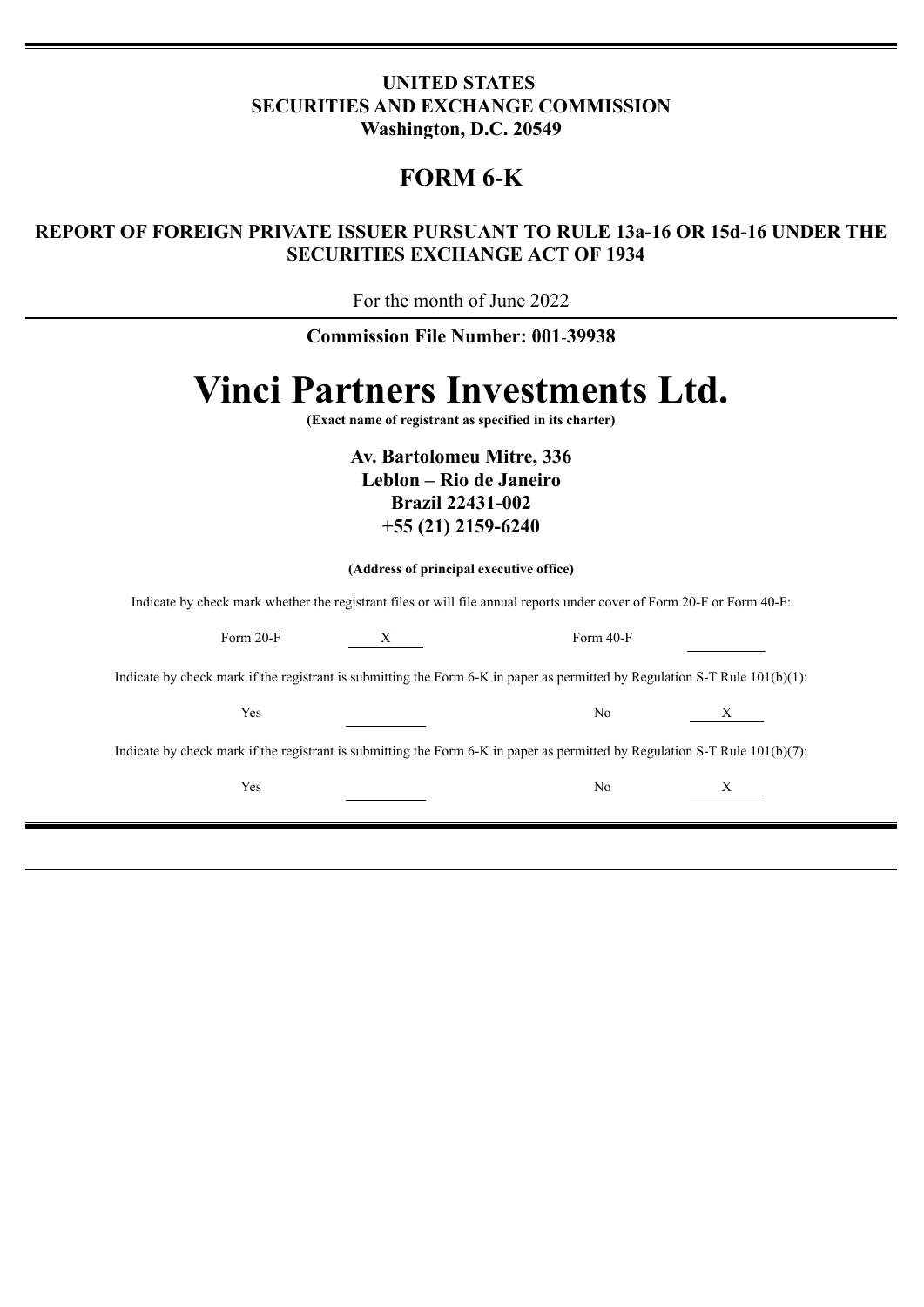#### **TABLE OF CONTENTS**

### **EXHIBIT**

99.1 Press release dated June 16, 2022 – Vinci Partners Announces Share Buyback and Share Repurchase Plans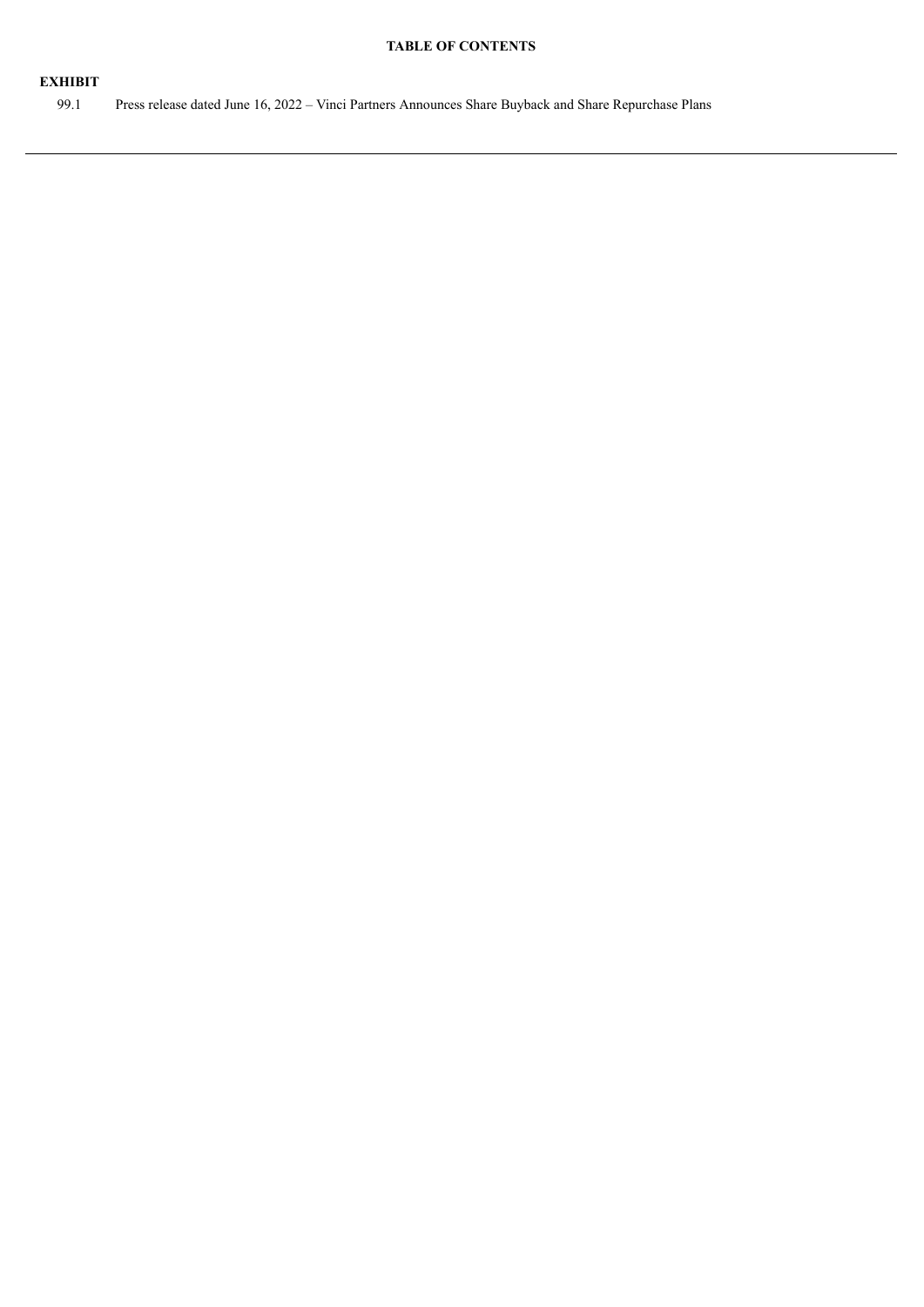#### **SIGNATURE**

Pursuant to the requirements of the Securities Exchange Act of 1934, the registrant has duly caused this report to be signed on its behalf by the undersigned, thereunto duly authorized.

#### **Vinci Partners Investments Ltd.**

By: /s/ Sergio Passos Ribeiro

Name: Sergio Passos Ribeiro Title: Chief Financial Officer

Date: June 16, 2022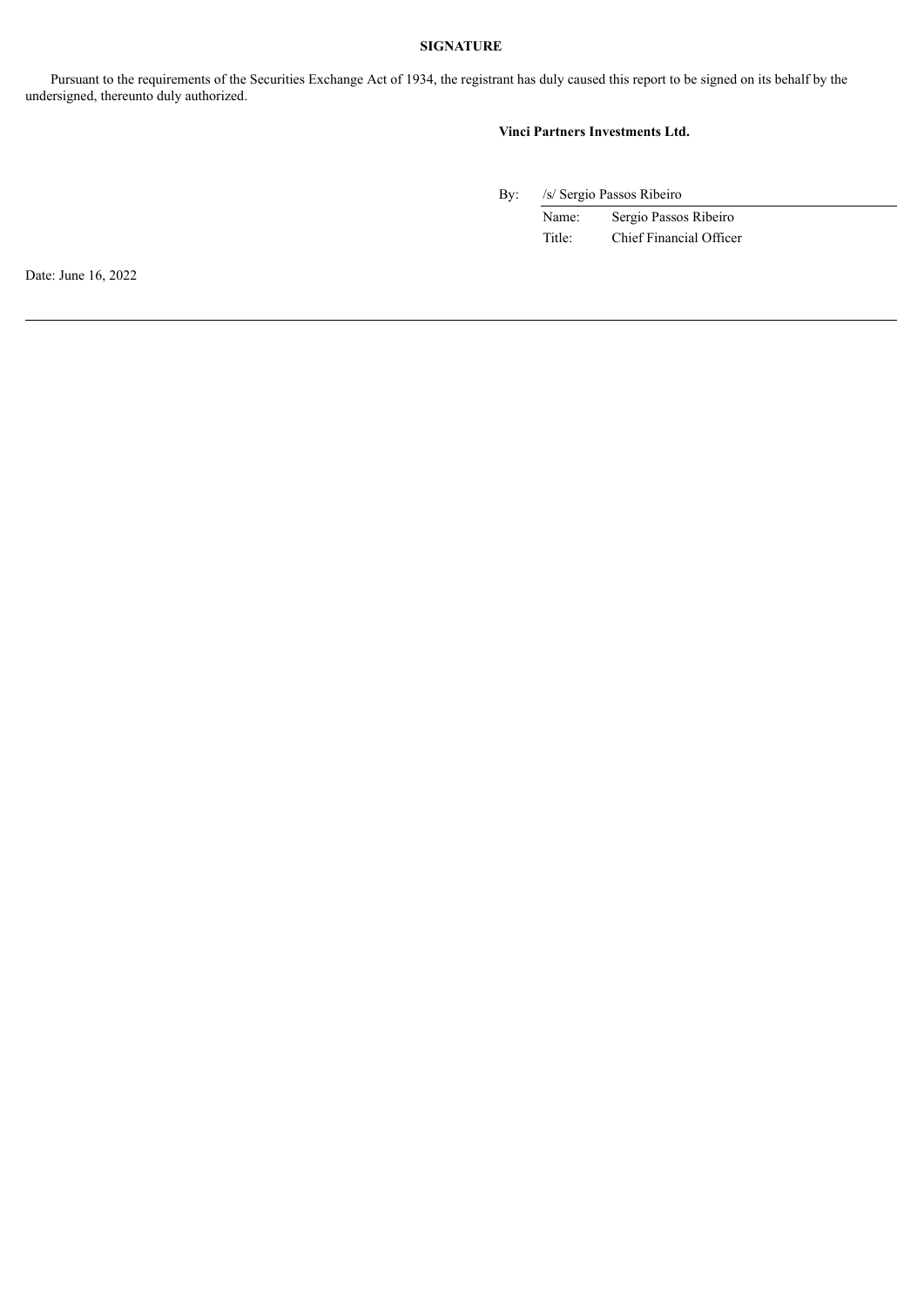**JUNE 16, 2022** 



## **VINCI PARTNERS ANNOUNCES SHARE BUYBACK AND SHARE REPURCHASE PLANS**

Rio de Janeiro, June 16, 2022 -- Vinci Partners Investments Ltd. ("Vinci Partners, the "Company," "we," "us," or "our"), the controlling company of a leading alternative investment platform in Brazil, announced today that its board of directors approved a share buyback plan and a share repurchase plan to buy back up to R\$60.0 million of the Company's outstanding Class A common shares across both plans. These plans are approved to replace the share repurchase plans approved by our board of directors on May 6, 2021, September 15, 2021 and December 1, 2021, which expired on May 31, 2022.

The plans will commence immediately and will not have specified expiration date (other than when the R\$60.0 million buyback limit is reached). Vinci Partners expects to finance the purchases with existing cash balances derived from its Distributable Earnings, which is not expected to have a material impact on capital levels. In making the announcement, Vinci Partners Chief Executive Officer and Director Alessandro Horta stated, "We are committed to delivering shareholder value, and these buyback plan authorizations reflect the board's confidence in our current prospects and long-term growth. We believe these plans represent an opportunity to deploy cash from our results in a way that will benefit our shareholders."

Under the share buyback plan, buybacks may be made from time-to-time in open market and negotiated purchases, effective immediately, in compliance with SEC Rule 10b-18. The specific prices, numbers of shares and timing of purchase transactions will be determined by the Company from time to time in its sole discretion. Under the share repurchase plan, repurchases will be carried out by J.P. Morgan Securities LLC, as agent of the Company, from time-totime in open market and negotiated purchases, and in compliance with SEC Rule  $10b5-1(c)(1)(i)(B)$ . In either case, buybacks are subject to market conditions, available liquidity, cash flow, applicable legal requirements and other factors. The plans do not obligate the Company or any agent to acquire any particular amount of Class A common shares, and may be suspended or discontinued at any time.

The Company had approximately 41,176,729 Class A common shares issued and outstanding as of June 16, 2022.

#### **About Vinci Partners**

Vinci Partners is a leading alternative investment platform in Brazil, established in 2009. Vinci Partners' business segments include private equity, public equities, real estate, credit, infrastructure, hedge funds, and investment products and solutions, each managed by dedicated investment teams with an independent investment committee and decision-making process. We also have a financial advisory business, focusing mostly on pre-initial public offering, or pre-IPO, and merger and acquisition, or M&A, advisory services for Brazilian middle-market companies.

#### **Forward-Looking Statements**